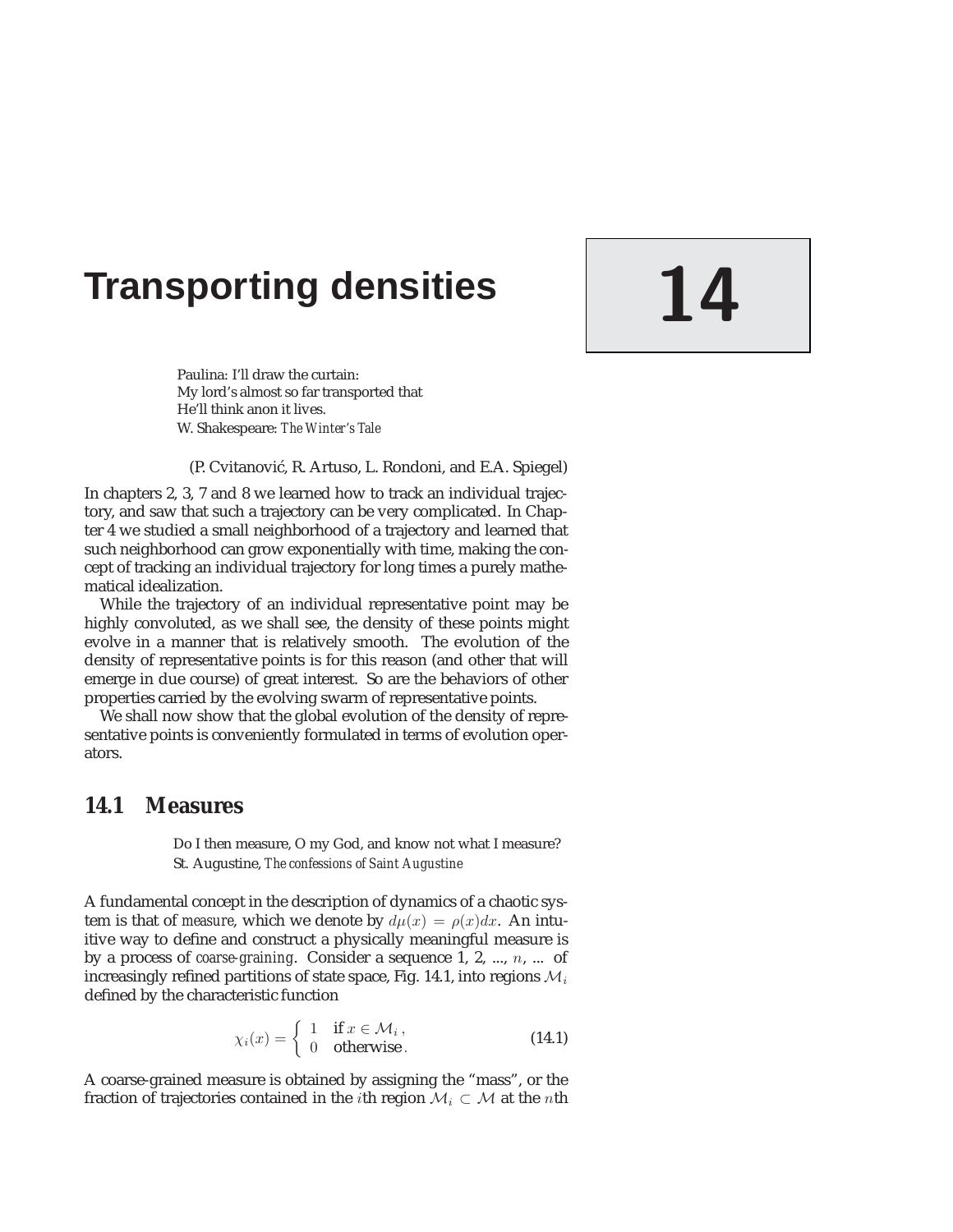level of partitioning of the state space:

$$
\Delta \mu_i = \int_{\mathcal{M}} d\mu(x) \chi_i(x) = \int_{\mathcal{M}_i} d\mu(x) = \int_{\mathcal{M}_i} dx \, \rho(x) \,. \tag{14.2}
$$

The function  $\rho(x) = \rho(x, t)$  denotes the *density* of representative points in state space at time  $t$ . This density can be (and in chaotic dynamics, often is) an arbitrarily ugly function, and it may display remarkable singularities; for instance, there may exist directions along which the measure is singular with respect to the Lebesgue measure. We shall assume that the measure is normalized

$$
\sum_{i}^{(n)} \Delta \mu_i = 1, \qquad (14.3)
$$

where the sum is over subregions i at the nth level of partitioning. The infinitesimal measure  $\rho(x) dx$  can be thought of as an infinitely refined partition limit of  $\Delta \mu_i = |\mathcal{M}_i| \rho(x_i)$ ,  $x_i \in \mathcal{M}_i$ , with normalization

$$
\int_{\mathcal{M}} dx \, \rho(x) = 1. \tag{14.4}
$$

Here  $|\mathcal{M}_i|$  is the volume of region  $\mathcal{M}_i$ , and all  $|\mathcal{M}_i| \to 0$  as  $n \to \infty$ .

So far, any arbitrary sequence of partitions will do. What are intelligent ways of partitioning state space? We already know the answer from Chapter 10, but let us anyway develope some intuition about how the dynamics transports densities.

# **14.2 Perron-Frobenius operator**

Given a density, the question arises as to what it might evolve into with time. Consider a swarm of representative points making up the measure contained in a region  $\mathcal{M}_i$  at time  $t = 0$ . As the flow evolves, this region is carried into  $\widecheck{f}^t(\mathcal{M}_i)$ , as in Fig. 14.2. No trajectory is created or destroyed, so the conservation of representative points requires that

$$
\int_{f^t(\mathcal{M}_i)} dx \,\rho(x,t) = \int_{\mathcal{M}_i} dx_0 \,\rho(x_0,0).
$$

Transform the integration variable in the expression on the left hand side to the initial points  $x_0 = f^{-t}(x)$ ,

$$
\int_{\mathcal{M}_i} dx_0 \,\rho(f^t(x_0),t) \left| \det J^t(x_0) \right| = \int_{\mathcal{M}_i} dx_0 \,\rho(x_0,0).
$$

The density changes with time as the inverse of the Jacobian (4.35)

$$
\rho(x,t) = \frac{\rho(x_0,0)}{|\det J^t(x_0)|}, \qquad x = f^t(x_0), \qquad (14.5)
$$

which makes sense: the density varies inversely with the infinitesimal volume occupied by the trajectories of the flow.



**Fig. 14.2** The evolution rule  $f^t$ can be used to map a region  $\mathcal{M}_i$  of the state

space into the region  $f^t(\mathcal{M}_i)$ .

(b) 22 20 21 **Fig. 14.1** (a) First level of partitioning: A coarse partition of  $M$  into regions  $M_0$ ,  $\mathcal{M}_1$ , and  $\mathcal{M}_2$ . (b)  $n = 2$  level of partitioning: A refinement of the above partition, with each region  $\mathcal{M}_i$  subdivided into  $\mathcal{M}_{i0}$ ,  $\mathcal{M}_{i1}$ , and  $\mathcal{M}_{i2}$ 

Chapter 10

 $\sim$  $\bigotimes$  $\bigotimes$  ,  $\int f'(M_i)$  $\mathbb{Z}$  $\frac{1}{2}$  $\begin{array}{c} \begin{array}{c} \end{array} \end{array}$  $\begin{bmatrix} 1 \end{bmatrix}$  $\begin{pmatrix} 1 & 1 \ 1 & 1 \end{pmatrix}$  $\begin{pmatrix} 1 \end{pmatrix}$  $\left\langle \right\rangle$  $\left| \frac{1}{2} \right|$  $\sim$  $\sim$  $\left( \begin{array}{c} \end{array} \right)$  $\mathcal{F}_{\mathcal{F}}$  $\sqrt{ }$  $\sqrt{r}$  $\sqrt{2}$  $\sqrt{2}$  $\sqrt{2}$  $\sqrt{2}$  $\sqrt{2}$  $\sqrt{ }$  $\bigtriangleup$  $\bigcap$ 

------------------

**SANT**  $\sim$ – SI <sup>e</sup>li T **SALA** <u> K</u> V X Ò.  $\sim'$ 

-----------22 -

-2 - $\mathbb{Z}$ -- 12 ----92 --- $\rightarrow$  $\iota$ *Mi*

> ---- $\epsilon$

- $\mathcal{L}$ ----

------ $\mathcal{I}$ 

-- $\sim$ ----

-------

-------

-------

-------

-------

-------

----- $\mathbf{I}$ 

---- $\approx$ -

----------а. ---- $\sim$ 

------

------

------

------

- $\epsilon$ ----

-----

-----

-----

----7 -



measure - 28oct2007 ChaosBook.org version11.9.2, Aug 21 2007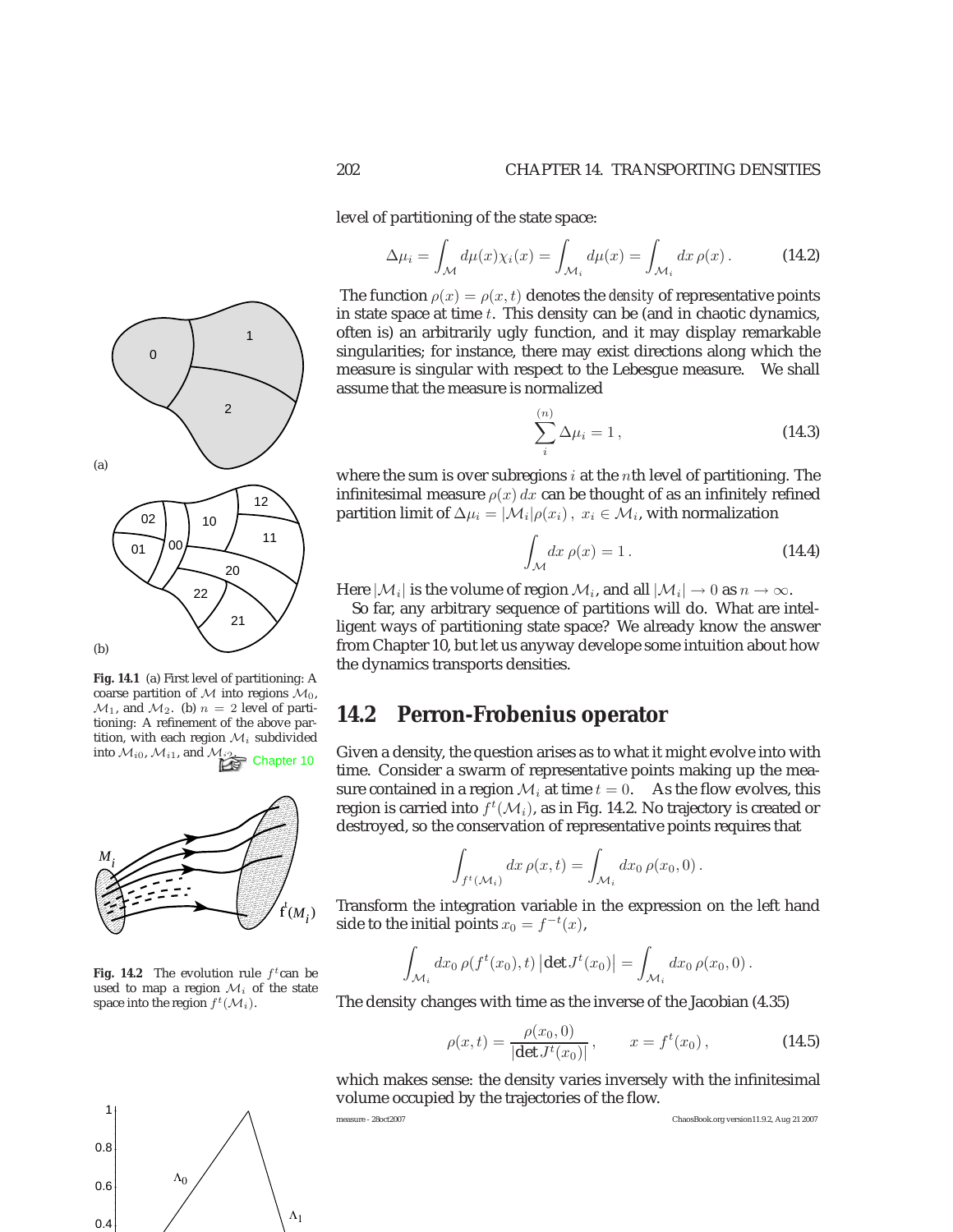#### 14.2. PERRON-FROBENIUS OPERATOR 203

The relation (14.5) is linear in  $\rho$ , so the manner in which a flow transports densities may be recast into the language of operators, by writing

$$
\rho(x,t) = (\mathcal{L}^t \circ \rho)(x) = \int_{\mathcal{M}} dx_0 \, \delta(x - f^t(x_0)) \, \rho(x_0,0). \tag{14.6}
$$

Let us check this formula. As long as the zero is not smack on the border of  $\partial \mathcal{M}$ , integrating Dirac delta functions is easy:  $\int_{\mathcal{M}} dx \, \delta(x)=1$ if  $0 \in \mathcal{M}$ , zero otherwise. The integral over a one-dimensional Dirac delta function picks up the Jacobian of its argument evaluated at all of its zeros:

$$
\int dx \,\delta(h(x)) = \sum_{\{x:h(x)=0\}} \frac{1}{|h'(x)|},\tag{14.7}
$$

and in d dimensions the denominator is replaced by  $\frac{1}{4}$  14.1, page 214

$$
\int dx \,\delta(h(x)) = \sum_{\{x:h(x)=0\}} \frac{1}{\left|\det \frac{\partial h(x)}{\partial x}\right|}.
$$
 (14.8)

Now you can check that  $(14.6)$  is just a rewrite of  $(14.5)$ : 14.2, page 214

$$
\left(\mathcal{L}^t \circ \rho\right)(x) = \sum_{x_0 = f^{-t}(x)} \frac{\rho(x_0)}{|f^{t'}(x_0)|}
$$
 (1-dimensional)  

$$
= \sum_{x_0 = f^{-t}(x)} \frac{\rho(x_0)}{|\det J^t(x_0)|}
$$
 (d-dimensional)(14.9)

For a deterministic, invertible flow x has only one preimage  $x_0$ ; allowing for multiple preimages also takes account of noninvertible mappings such as the 'stretch & fold' maps of the interval, to be discussed briefly in the next example, and in more detail in Section 10.2.1.

We shall refer to the kernel of (14.6) as the *Perron-Frobenius operator*:

$$
\mathcal{L}^t(x, y) = \delta\big(x - f^t(y)\big) \tag{14.10}
$$

If you do not like the word "kernel" you might prefer to think of  $\mathcal{L}^t(x, y)$ as a matrix with indices  $x$ ,  $y$ , and index summation in matrix multiplication replaced by an integral over y,  $(\mathcal{L}^t \circ \rho)(x) = \int dy \, \mathcal{L}^t(x, y) \rho(y)$ . The Perron-Frobenius operator assembles the density  $\rho(x, t)$  at time  $t$ <br>by going back in time to the density  $\rho(x_0, 0)$  at time  $t = 0$ .



#### **Example 14.1 Perron-Frobenius operator for a piecewise-linear map:**

Assume the expanding  $1-d$  map  $f(x)$  of Fig. 14.3, a piecewise-linear 2-branch map with slopes  $\Lambda_0 > 1$  and  $\Lambda_1 = -\Lambda_0/(\Lambda_0 - 1) < -1$ :

$$
f(x) = \begin{cases} f_0(x) = \Lambda_0 x, & x \in \mathcal{M}_0 = [0, 1/\Lambda_0) \\ f_1(x) = \Lambda_1 (1-x), & x \in \mathcal{M}_1 = (1/\Lambda_0, 1]. \end{cases}
$$
(14.11)

Both  $f(\mathcal{M}_0)$  and  $f(\mathcal{M}_1)$  map onto the entire unit interval  $\mathcal{M} = [0, 1]$ . We shall refer to any unimodal map whose critical point maps onto the "left" ChaosBook.org version11.9.2, Aug 21 2007 measure - 28oct2007

14.3, page 214 Example ??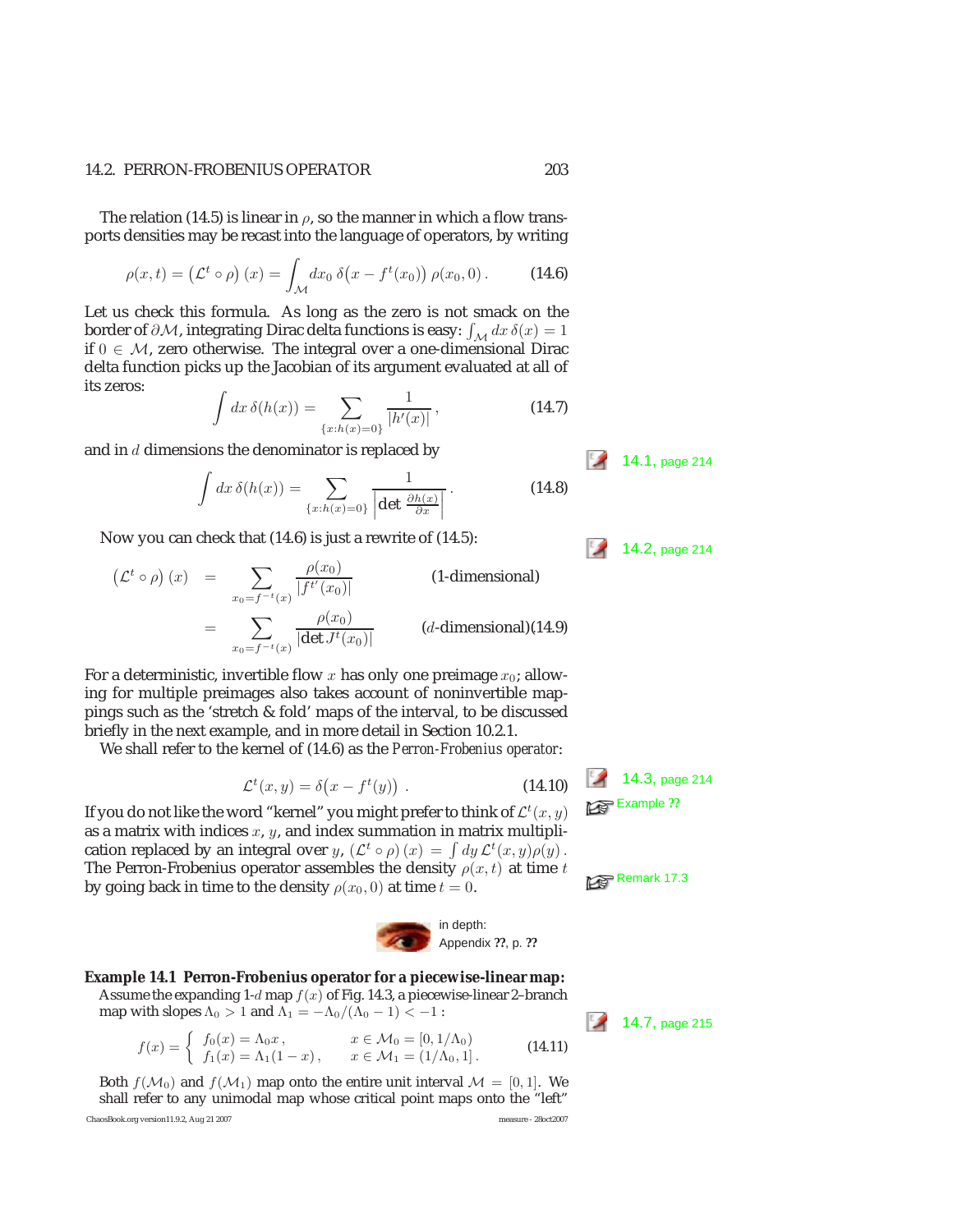14.1, page 214 14.5, page 215

unstable fixed point  $x_0$  as the "Ulam" map. Assume a piecewise constant density

$$
\rho(x) = \begin{cases} \rho_0 & \text{if } x \in \mathcal{M}_0 \\ \rho_1 & \text{if } x \in \mathcal{M}_1 \end{cases} . \tag{14.12}
$$

As can be easily checked using (14.9), the Perron-Frobenius operator acts on this piecewise constant function as a  $[2\times2]$  Markov matrix **L** with matrix elements

$$
\begin{pmatrix} \rho_0 \\ \rho_1 \end{pmatrix} \rightarrow \mathbf{L}\rho = \begin{pmatrix} \frac{1}{|\Lambda_0|} & \frac{1}{|\Lambda_1|} \\ \frac{1}{|\Lambda_0|} & \frac{1}{|\Lambda_1|} \end{pmatrix} \begin{pmatrix} \rho_0 \\ \rho_1 \end{pmatrix}, \qquad (14.13)
$$

stretching both  $\rho_0$  and  $\rho_1$  over the whole unit interval Λ. In this example the density is constant after one iteration, so **L** has only a unit eigenvalue  $e^{s_0} = 1/|\Lambda_0| + 1/|\Lambda_1| = 1$ , with constant density eigenvector  $\rho_0 = \rho_1$ . The quantities  $1/|\Lambda_0|$ ,  $1/|\Lambda_1|$  are, respectively, the fractions of state space taken up by the  $|\mathcal{M}_0|$ ,  $|\mathcal{M}_1|$  intervals. This simple explicit matrix representation of the Perron-Frobenius operator is a consequence of the piecewise linearity of f, and the restriction of the densities  $\rho$  to the space of piecewise constant functions. The example gives a flavor of the enterprize upon which we are about to embark in this book, but the full story is much subtler: in general, there will exist no such finite-dimensional representation for the Perron-Frobenius operator. (Continued in Example 15.1.)

# **14.3 Why not just leave it to a computer?**

(R. Artuso and P. Cvitanović)

To a student with a practical bent the above Example 14.1 suggests a strategy for constructing evolution operators for smooth maps, as limartitions of state space into regions  $\mathcal{M}_i$ , with a piecewise-linear imations  $f_i$  to the dynamics in each region, but that would be too much of the physically interesting spectrum would be missed. Chapter ?? As we shall see, the choice of function space for  $\rho$  is crucial, and the ally motivated choice is a space of smooth functions, rather than the space of piecewise constant functions.

> All of the insight gained in this chapter and in what is to follow is nothing but an elegant way of thinking of the evolution operator,  $\mathcal{L}$ , as a matrix (this point of view will be further elaborated in Chapter **??**). There are many textbook methods of approximating an operator  $\mathcal L$  by sequences of finite matrix approximations  $\mathcal{L}$ , but in what follows the great achievement will be that we shall avoid constructing any matrix approximation to  $\mathcal L$  altogether. Why a new method? Why not just run it on a computer, as many do with such relish in diagonalizing quantum Hamiltonians?

> The simplest possible way of introducing a state space discretization, Fig. 14.4, is to partition the state space  $M$  with a non-overlapping collection of sets  $M_i$ ,  $i = 1, \ldots, N$ , and to consider piece-wise constant densities (14.2), constant on each  $\mathcal{M}_i$ :

$$
\rho(x) = \sum_{i=1}^{N} \rho_i \frac{\chi_i(x)}{|\mathcal{M}_i|}
$$

its of p:   
\napprox  
\nnaive;  
\n
$$
\frac{1}{2}
$$
  
\n $\frac{1}{2}$   
\nAs we  
\nphysic

measure - 28oct2007 ChaosBook.org version11.9.2, Aug 21 2007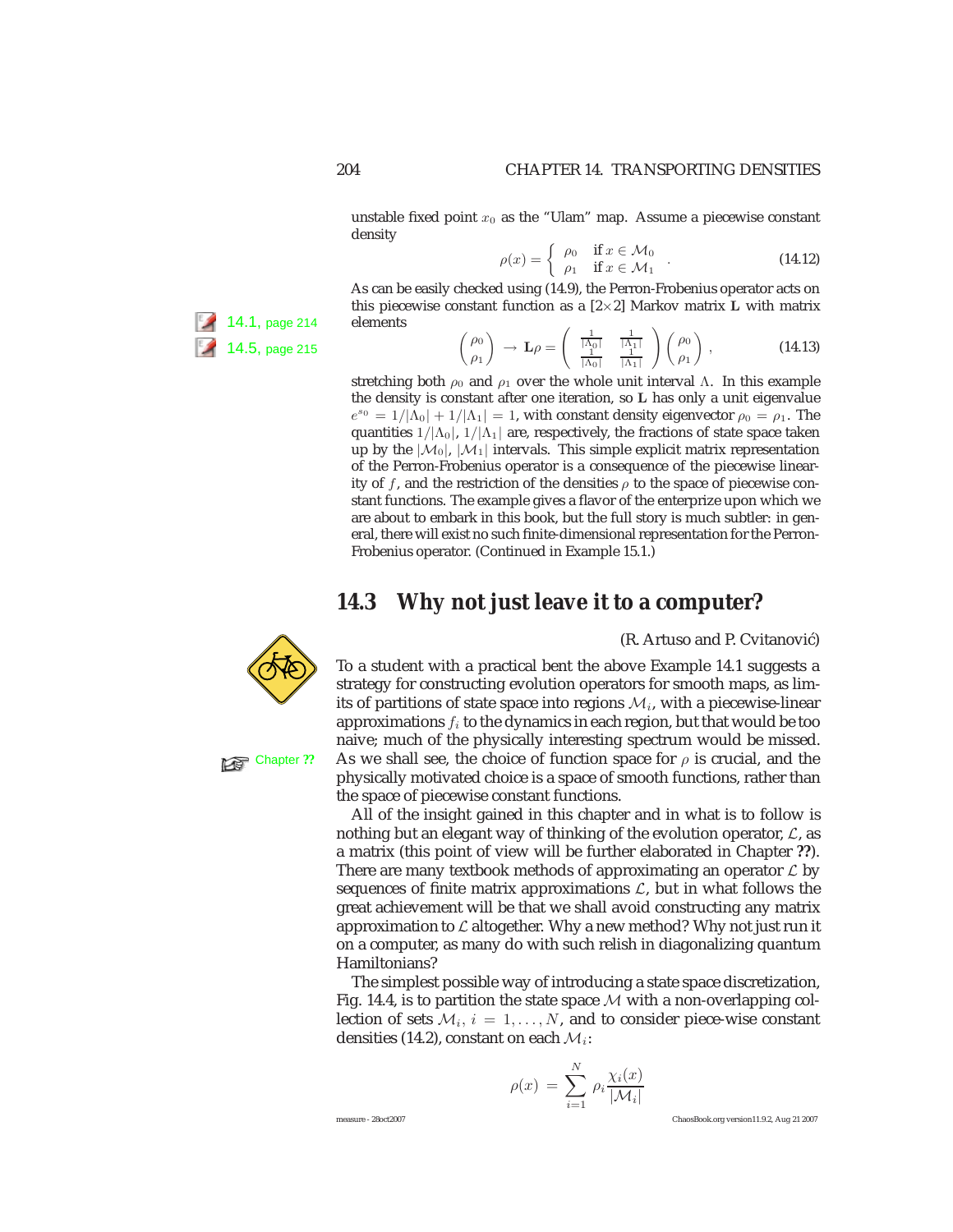where  $\chi_i(x)$  is the characteristic function (14.1) of the set  $\mathcal{M}_i$ . The density  $\rho_i$  at a given instant is related to the densities at the previous step in time by the action of the Perron-Frobenius operator, as in (14.6):

$$
\rho'_j = \int_{\mathcal{M}} dy \,\chi_j(y)\rho'(y) = \int_{\mathcal{M}} dx \,dy \,\chi_j(y)\,\delta(y - f(x))\,\rho(x)
$$

$$
= \sum_{i=1}^N \rho_i \frac{|\mathcal{M}_i \cap f^{-1}(\mathcal{M}_j)|}{|\mathcal{M}_i|}.
$$

In this way

$$
\mathbf{L}_{ij} = \frac{|\mathcal{M}_i \cap f^{-1}(\mathcal{M}_j)|}{|\mathcal{M}_i|}, \quad \rho' = \rho \mathbf{L}
$$
 (14.14)

is a matrix approximation to the Perron-Frobenius operator, and its leading left eigenvector is a piecewise constant approximation to the invariant measure. It is an old idea of Ulam that such an approximation for the Perron-Frobenius operator is a meaningful one.

The problem with such state space discretization approaches is that they are blind, the grid knows not what parts of the state space are more or less important. This observation motivated the development of the invariant partitions of chaotic systems undertaken in Chapter 10, we exploited the intrinsic topology of a flow to give us both an invariant partition of the state space and a measure of the partition volumes, in the spirit of Fig. 1.11.

Furthermore, a piecewise constant  $\rho$  belongs to an unphysical function space, and with such approximations one is plagued by numerical artifacts such as spurious eigenvalues. In Chapter **??** we shall employ a more refined approach to extracting spectra, by expanding the initial and final densities  $\rho$ ,  $\rho'$  in some basis  $\varphi_0$ ,  $\varphi_1$ ,  $\varphi_2$ ,  $\cdots$  (orthogonal polynomials, let us say), and replacing  $\mathcal{L}(y, x)$  by its  $\varphi_{\alpha}$  basis representation  $\mathbf{L}_{\alpha\beta} = \langle \varphi_\alpha | \mathcal{L} | \varphi_\beta \rangle$ . The art is then the subtle art of finding a "good" basis for which finite truncations of  $L_{\alpha\beta}$  give accurate estimates of the eigenvalues of  $\mathcal{L}$ .

Regardless of how sophisticated the choice of basis might be, the basic problem cannot be avoided - as illustrated by the natural measure for the Hénon map (3.15) sketched in Fig. 14.5, eigenfunctions of  $\mathcal L$ are complicated, singular functions concentrated on fractal sets, and in general cannot be represented by a nice basis set of smooth functions. We shall resort to matrix representations of  $\mathcal L$  and the  $\varphi_\alpha$  basis approach only insofar this helps us prove that the spectrum that we compute is indeed the correct one, and that finite periodic orbit truncations do converge.

> in depth: Chapter 1, p. 1

BRUTO INSENSITIVO METHOD:





**Fig. 14.4** State space discretization approach to computing averages.

Remark 14.6

Chapter ??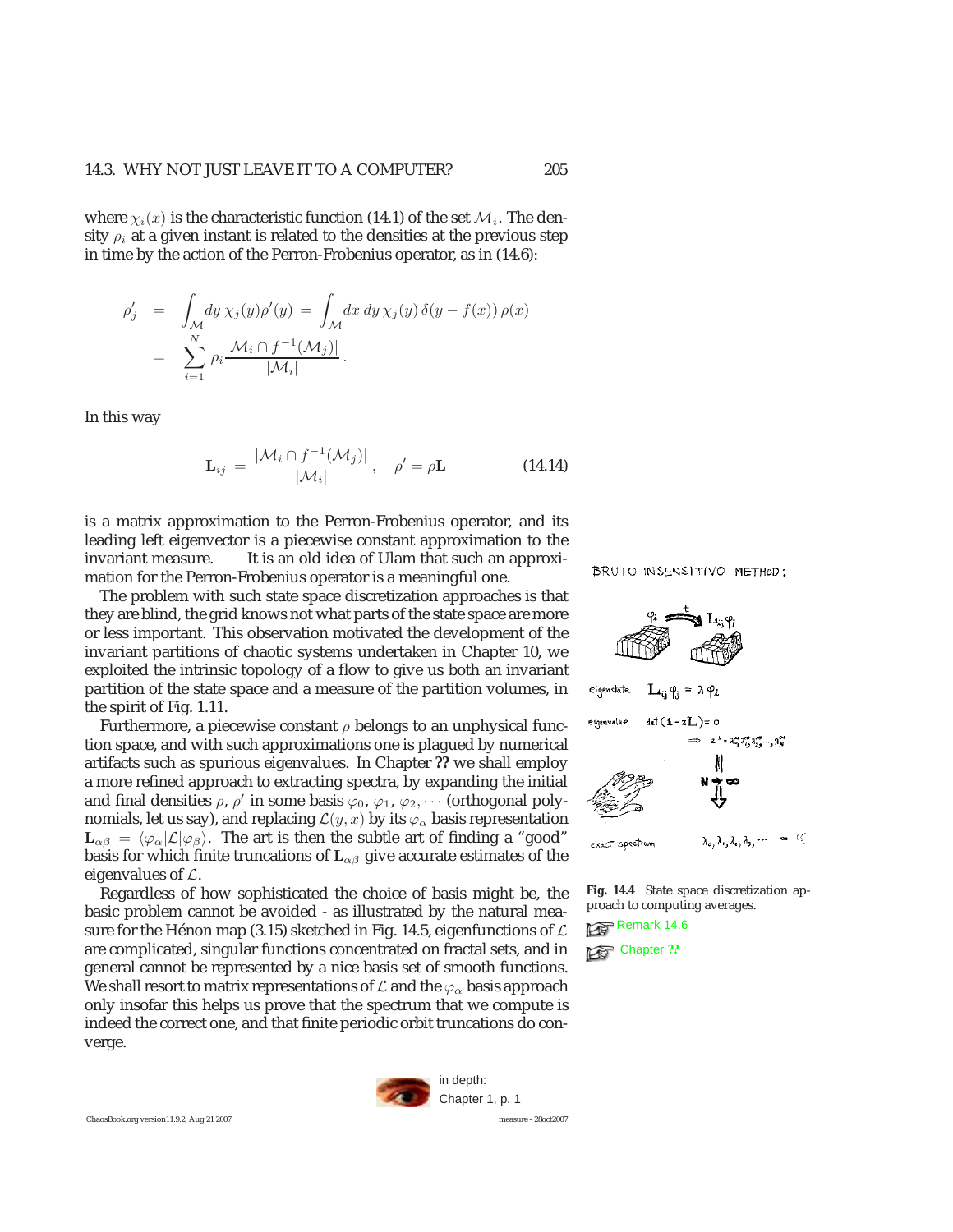# **14.4 Invariant measures**

A *stationary* or *invariant density* is a density left unchanged by the flow

$$
\rho(x,t) = \rho(x,0) = \rho(x). \tag{14.15}
$$

Conversely, if such a density exists, the transformation  $f^t(x)$  is said to be *measure-preserving*. As we are given deterministic dynamics and our goal is the computation of asymptotic averages of observables, our task is to identify interesting invariant measures for a given  $f^t(x)$ . Invariant measures remain unaffected by dynamics, so they are fixed points (in the infinite-dimensional function space of  $\rho$  densities) of the Perron-14.3, page 214 Frobenius operator  $(14.10)$ , with the unit eigenvalue:

$$
\mathcal{L}^t \rho(x) = \int_{\mathcal{M}} dy \, \delta(x - f^t(y)) \rho(y) = \rho(x). \tag{14.16}
$$

In general, depending on the choice of  $f<sup>t</sup>(x)$  and the function space for  $\rho(x)$ , there may be no, one, or many solutions of the eigenfunction condition (14.16). For instance, a singular measure  $d\mu(x) = \delta(x - x_q)dx$ concentrated on an equilibrium point  $x_q = f^t(x_q)$ , or any linear combination of such measures, each concentrated on a different equilibrium point, is stationary. There are thus infinitely many stationary measures that can be constructed. Almost all of them are unnatural in the sense that the slightest perturbation will destroy them.

From a physical point of view, there is no way to prepare initial densities which are singular, so we shall focus on measures which are limits of transformations experienced by an initial smooth distribution  $\rho(x)$ under the action of  $f$ ,

$$
\rho_0(x) = \lim_{t \to \infty} \int_{\mathcal{M}} dy \, \delta(x - f^t(y)) \rho(y, 0) \, , \quad \int_{\mathcal{M}} dy \, \rho(y, 0) = 1 \, . \quad \textbf{(14.17)}
$$

Intuitively, the "natural" measure should be the measure that is the least sensitive to the (in practice unavoidable) external noise, no matter how weak.

#### **14.4.1 Natural measure**

**Huang:** Chen-Ning, do you think ergodic theory gives us useful insight into the foundation of statistical mechanics? **Yang:** I don't think so. Kerson Huang, *C.N. Yang interview*

In computer experiments, as the Hénon example of Fig. 14.5, the long time evolution of many "typical" initial conditions leads to the same asymptotic distribution. Hence the *natural* (or equilibrium measure, SRB measure, Sinai-Bowen-Ruelle measure, invariant density, natural 14.8, page 215 density, or even "natural invariant") is defined as the limit

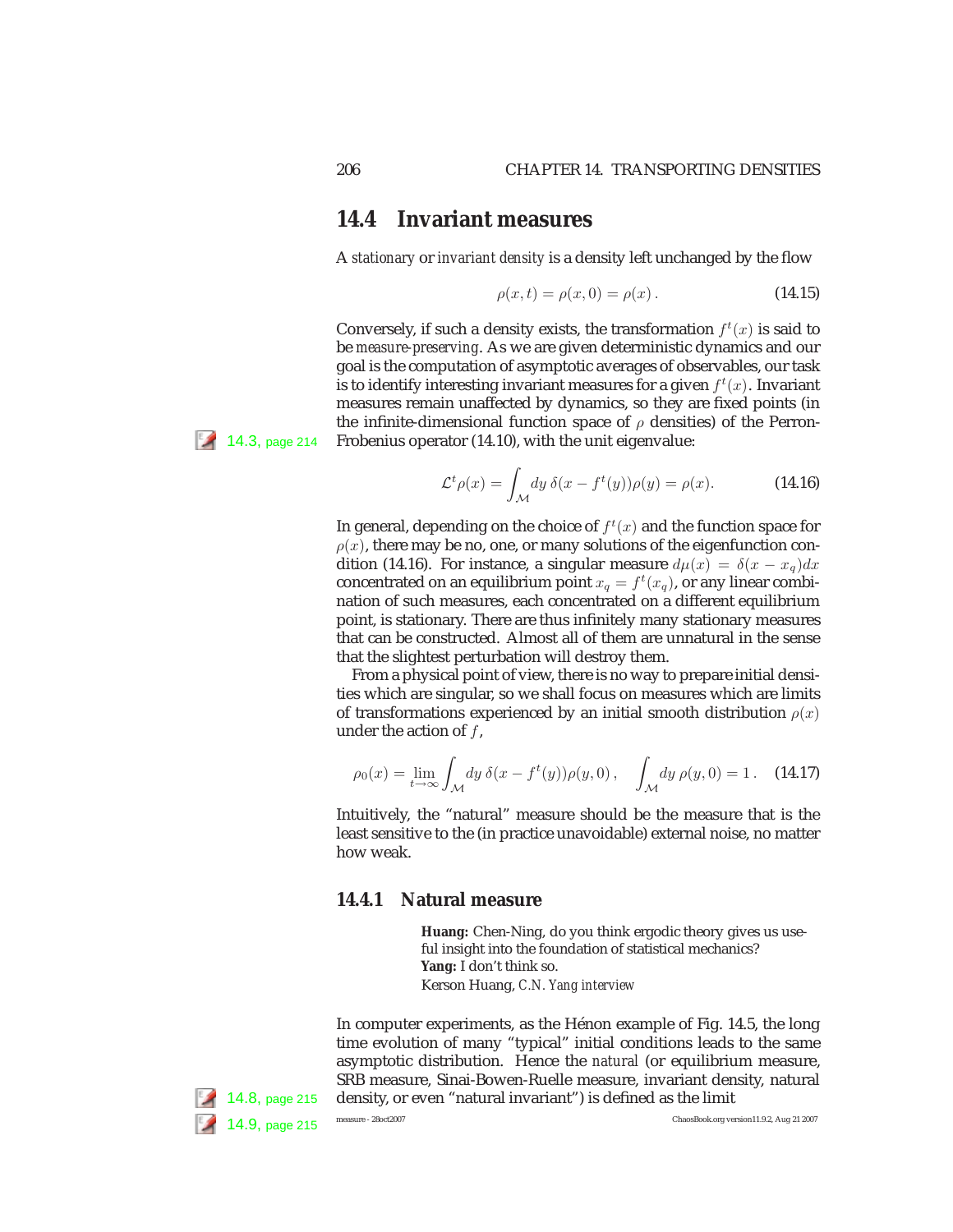#### 14.4. INVARIANT MEASURES 207

$$
\overline{\rho}_{x_0}(y) = \begin{cases} \lim_{t \to \infty} \frac{1}{t} \int_0^t d\tau \, \delta(y - f^\tau(x_0)) & \text{flows} \\ \lim_{n \to \infty} \frac{1}{n} \sum_{k=0}^{n-1} \delta(y - f^k(x_0)) & \text{maps} \end{cases}
$$
\n(14.18)

where  $x_0$  is a generic initial point. Generated by the action of  $f$ , the natural measure satisfies the stationarity condition (14.16) and is thus invariant by construction.

Staring at an average over infinitely many Dirac deltas is not a prospect we cherish. From a computational point of view, the natural measure is the visitation frequency defined by coarse-graining, integrating (14.18) over the  $\mathcal{M}_i$  region

$$
\Delta \overline{\mu}_i = \lim_{t \to \infty} \frac{t_i}{t}, \qquad (14.19)
$$

where  $t_i$  is the accumulated time that a trajectory of total duration  $t$ spends in the  $\mathcal{M}_i$  region, with the initial point  $x_0$  picked from some smooth density  $\rho(x)$ .

Let  $a = a(x)$  be any *observable*. In the mathematical literature  $a(x)$ is a function belonging to some function space, for instance the space of integrable functions  $L^1$ , that associates to each point in state space a number or a set of numbers. In physical applications the observable  $a(x)$  is necessarily a smooth function. The observable reports on some property of the dynamical system. Several examples will be given in Section 15.1.

The *space average* of the observable a with respect to a measure  $\rho$  is given by the  $d$ -dimensional integral over the state space  $\mathcal{M}$ :

$$
\langle a \rangle_{\rho} = \frac{1}{|\rho_{\mathcal{M}}|} \int_{\mathcal{M}} dx \, \rho(x) a(x)
$$

$$
|\rho_{\mathcal{M}}| = \int_{\mathcal{M}} dx \, \rho(x) = \text{mass in } \mathcal{M}. \quad (14.20)
$$

For now we assume that the state space  $M$  has a finite dimension and a finite volume. By definition,  $\langle a \rangle_{\rho}$  is a function(al) of  $\rho$ . For  $\rho = \rho_0$  natural measure we shall drop the subscript in the definition of the space average;  $\langle a \rangle_a = \langle a \rangle$ .

Inserting the right-hand-side of (14.18) into (14.20), we see that the natural measure corresponds to a *time average* of the observable a along a trajectory of the initial point  $x_0$ ,

$$
\overline{a_{x_0}} = \lim_{t \to \infty} \frac{1}{t} \int_0^t d\tau \, a(f^\tau(x_0)) \,. \tag{14.21}
$$

Analysis of the above asymptotic time limit is the central problem of ergodic theory. The *Birkhoff ergodic theorem* asserts that if a natural measure  $\rho$  exists, the limit  $a(x_0)$  for the time average (14.21) exists for all initial  $x_0$ . As we shall not rely on this result in what follows we forgo a proof here. Furthermore, if the dynamical system is *ergodic*, the time average tends to the space average  $R^{\text{max}}$  Remark 14.6

$$
\lim_{t \to \infty} \frac{1}{t} \int_0^t d\tau \, a(f^\tau(x_0)) = \langle a \rangle \tag{14.22}
$$
\n\n**ChaosBook.org version11.9.2, Aug 21 2007\n**\nChaosBook.org version11.9.2, Aug 21 2007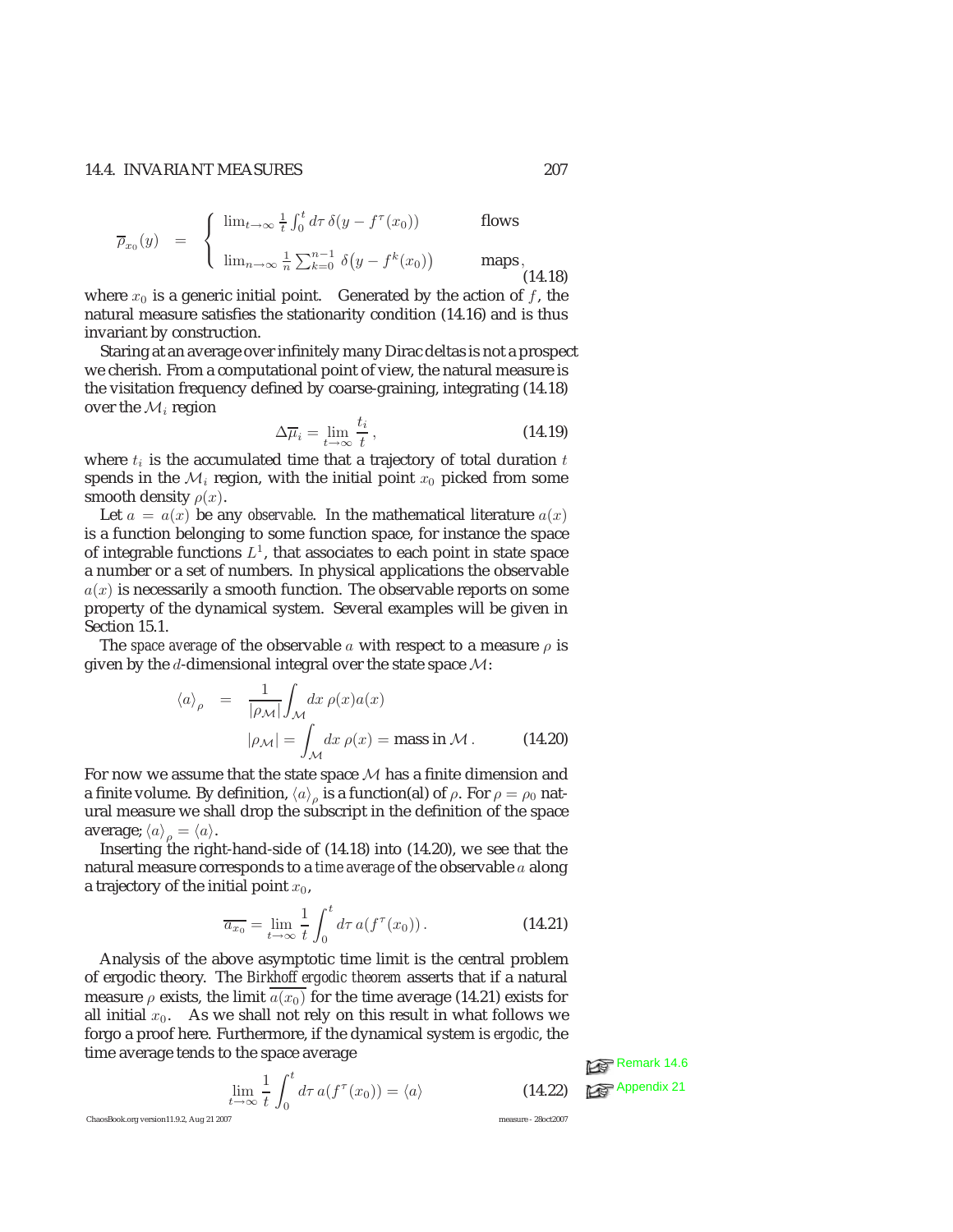for "almost all" initial  $x_0$ . By "almost all" we mean that the time average is independent of the initial point apart from a set of  $\rho$ -measure zero.

For future reference, we note a further property that is stronger than ergodicity: if the space average of a product of any two variables decorrelates with time,

$$
\lim_{t \to \infty} \langle a(x)b(f^t(x)) \rangle = \langle a \rangle \langle b \rangle , \qquad (14.23)
$$

Section ?? ← The dynamical system is said to be *mixing*.

#### **Example 14.2 The Hénon attractor natural measure:**

A numerical calculation of the natural measure  $(14.19)$  for the Hénon attractor (3.15) is given by the histogram in Fig. 14.5. The state space is partitioned into many equal-size areas  $\mathcal{M}_i$ , and the coarse grained measure (14.19) is computed by a long-time iteration of the Hénon map, and represented by the height of the column over area  $\mathcal{M}_i$ . What we see is a typical invariant measure - a complicated, singular function concentrated on a fractal set.

If an invariant measure is quite singular (for instance a Dirac  $\delta$  concentrated on a fixed point or a cycle), its existence is most likely of no physical import; no smooth initial density will converge to this measure if its neighborhood is repelling. In practice the average (14.18) is problematic and often hard to control, as generic dynamical systems are neither uniformly hyperbolic nor structurally stable: it is not known whether even the simplest model of a strange attractor, the Hénon attractor of Fig. 14.5, is "strange," or merely a transient to a very long

### **14.4.2 Determinism vs. stochasticity**

While dynamics can lead to very singular  $\rho$ 's, in any physical setting we cannot do better than to measure  $\rho$  averaged over some region  $\mathcal{M}_i$ ; the coarse-graining is not an approximation but a physical necessity. One is free to think of a measure as a probability density, as long as one keeps in mind the distinction between deterministic and stochastic flows.

In deterministic evolution the evolution kernels are not probabilistic; Chapter 17 the density of trajectories is transported *deterministically*. What this distinction means will became apparent later: for deterministic flows our trace and determinant formulas will be *exact*, while for quantum and stochastic flows they will only be the leading saddlepoint (stationary **Chapter ??** phase, steepest descent) approximations.

> Clearly, while deceptively easy to define, measures spell trouble. The good news is that if you hang on, you will *never need to compute them*, at least not in this book. How so? The evolution operators to which we next turn, and the trace and determinant formulas to which they will lead us, will assign the correct weights to desired averages without recourse to any explicit computation of the coarse-grained measure  $\Delta \rho_i$ .



**Fig. 14.5** Natural measure (14.19) for the Hénon map (3.15) strange attractor at parameter values  $(a, b) = (1.4, 0.3)$ . See Fig. 3.5 for a sketch of the attractor without the natural measure binning. (Courtesy of J.-P. Eckmann)





measure - 28oct2007 ChaosBook.org version11.9.2, Aug 21 2007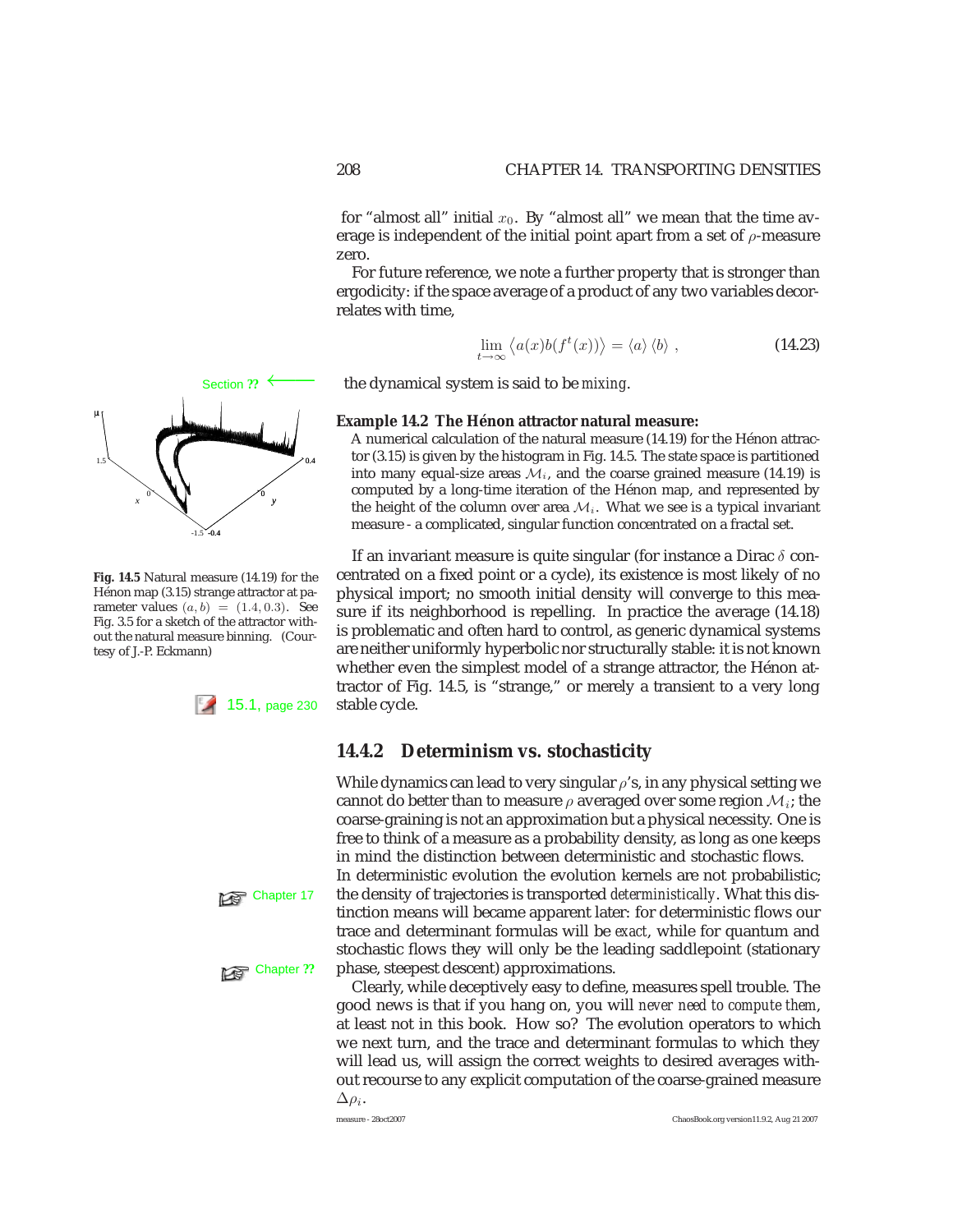# **14.5 Density evolution for infinitesimal times**

Consider the evolution of a smooth density  $\rho(x) = \rho(x, 0)$  under an infinitesimal step  $\delta\tau$ , by expanding the action of  $\mathcal{L}^{\delta\tau}$  to linear order in δτ:

$$
\mathcal{L}^{\delta\tau}\rho(y) = \int_{\mathcal{M}} dx \, \delta\big(y - f^{\delta\tau}(x)\big) \, \rho(x)
$$
  
\n
$$
= \int_{\mathcal{M}} dx \, \delta\big(y - x - \delta\tau v(x)\big) \, \rho(x)
$$
  
\n
$$
= \frac{\rho(y - \delta\tau v(y))}{\left|\det\left(1 + \delta\tau \frac{\partial v(y)}{\partial x}\right)\right|} = \frac{\rho(y) - \delta\tau v_i(y)\partial_i \rho(y)}{1 + \delta\tau \sum_{i=1}^d \partial_i v_i(y)}
$$
  
\n
$$
\rho(x, \delta\tau) = \rho(x, 0) - \delta\tau.
$$
 (14.24)

Here we have used the infinitesimal form of the flow (2.6), the Dirac delta Jacobian (14.9), and the ln det = tr ln relation. By the Einstein 4.1, page 67 summation convention, repeated indices imply summation,  $v_i(y)\partial_i =$  $\sum_{i=1}^{a} v_i(y)\partial_i$ . Moving  $\rho(y, 0)$  to the left hand side and dividing by  $\delta\tau$ , we discover that the rate of the deformation of  $\rho$  under the infinitesimal action of the Perron-Frobenius operator is nothing but the *continuity equation* for the density:

$$
\partial_t \rho + \partial \cdot (\rho v) = 0. \tag{14.25}
$$

The family of Perron-Frobenius operators operators  $\{\mathcal{L}^t\}_{t\in\mathbb{R}_+}$  forms a semigroup parametrized by time

(a)  $\mathcal{L}^0 = I$ (b)  $\mathcal{L}^t \mathcal{L}^{t'} = \mathcal{L}^{t+t'}$ (semigroup property).

From (14.24), time evolution by an infinitesimal step  $\delta\tau$  forward in time is generated by

$$
\mathcal{A}\rho(x) = + \lim_{\delta \tau \to 0^+} \frac{1}{\delta \tau} \left( \mathcal{L}^{\delta \tau} - I \right) \rho(x) = -\partial_i(v_i(x)\rho(x)). \tag{14.26}
$$

We shall refer to

$$
\mathcal{A} = -\partial \cdot v + \sum_{i}^{d} v_i(x)\partial_i \tag{14.27}
$$

as the time evolution *generator*. If the flow is finite-dimensional and invertible, A is a generator of a full-fledged group. The left hand side of (14.26) is the definition of time derivative, so the evolution equation for  $\rho(x)$  is

$$
\left(\frac{\partial}{\partial t} - \mathcal{A}\right)\rho(x) = 0.
$$
 (14.28)

Appendix **??** The finite time Perron-Frobenius operator (14.10) can be formally expressed by exponentiating the time evolution generator  $A$  as

$$
\mathcal{L}^t = e^{t\mathcal{A}}\,. \tag{14.29}
$$

ChaosBook.org version11.9.2, Aug 21 2007 measure - 28oct2007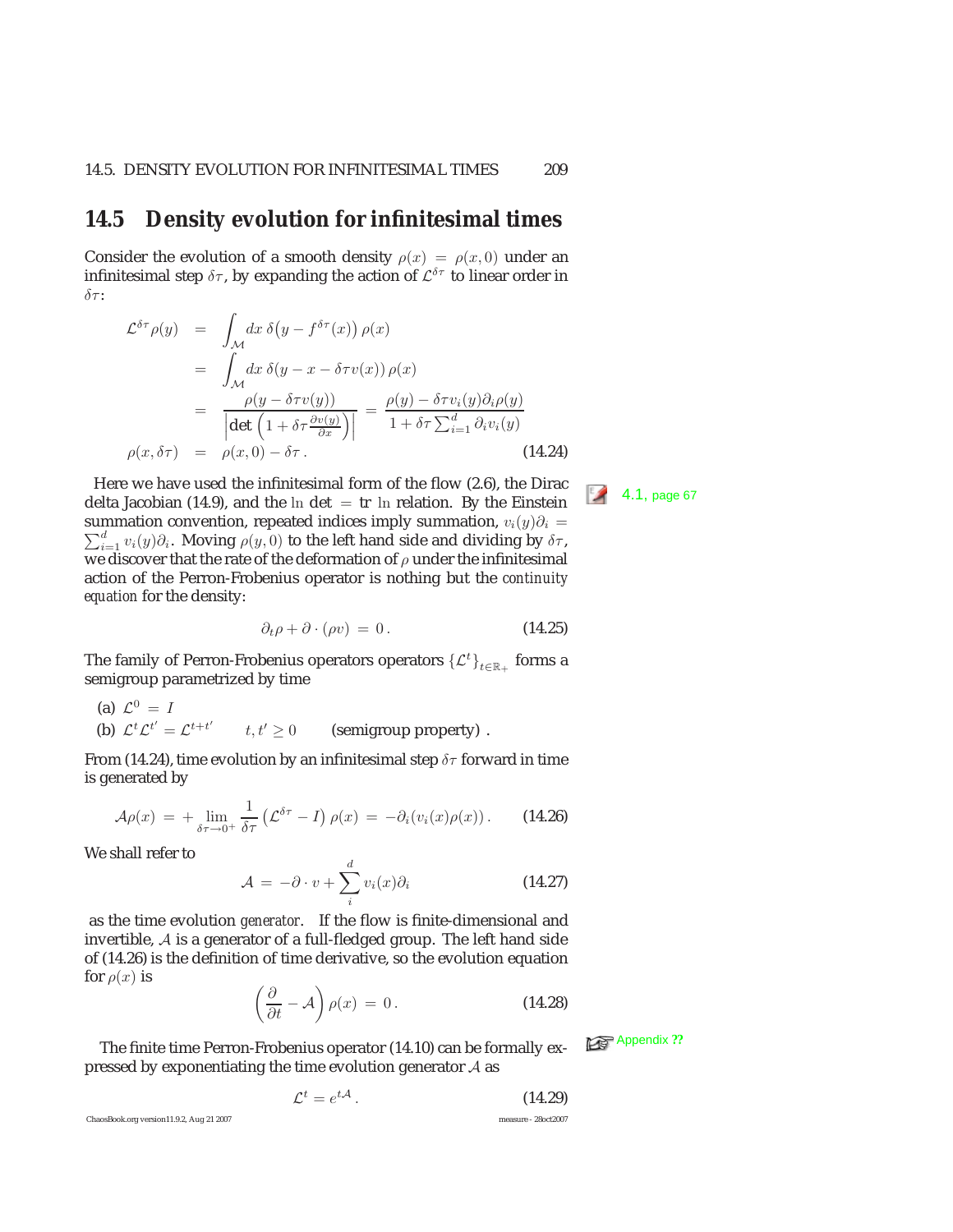The generator  $A$  is reminiscent of the generator of translations. Indeed, for a constant velocity field dynamical evolution is nothing but a trans-**14.10, page 215 lation by (time**  $\times$  **velocity):** 

$$
e^{-tv\frac{\partial}{\partial x}}a(x) = a(x - tv). \tag{14.30}
$$

As we will not need to implement a computational formula for general  $e^{tA}$  in what follows, we relegate making sense of such operators to Appendix **??** Appendix **??**.

#### **14.5.1 Resolvent of** L

Here we limit ourselves to a brief remark about the notion of the "spectrum" of a linear operator.

The Perron-Frobenius operator  $\mathcal L$  acts multiplicatively in time, so it is reasonable to suppose that there exist constants  $M > 0, \beta \geq 0$  such that  $||\mathcal{L}^t|| \leq Me^{t\hat{\beta}}$  for all  $t \geq 0$ . What does that mean? The operator norm is defined in the same spirit in which one defines matrix norms (see Appendix ??): We are assuming that no value of  $\mathcal{L}^t \rho(x)$ grows faster than exponentially for any choice of function  $\rho(x)$ , so that the fastest possible growth can be bounded by  $e^{t\beta}$ , a reasonable expectation in the light of the simplest example studied so far, the ex-Appendix ?? act escape rate (15.20). If that is so, multiplying  $\mathcal{L}^t$  by  $e^{-t\beta}$  we construct a new operator  $e^{-t\beta}$   $\mathcal{L}^t = e^{t(\mathcal{A} - \beta)}$  which decays exponentially for large t,  $||e^{t(A-\hat{\beta})}|| \leq M$ . We say that  $e^{-t\beta} \mathcal{L}^t$  is an element of a *bounded* semigroup with generator  $A - \beta I$ . Given this bound, it follows by the Laplace transform

$$
\int_0^\infty dt \, e^{-st} \mathcal{L}^t = \frac{1}{s - \mathcal{A}}, \qquad \Re s > \beta, \tag{14.31}
$$

Section ?? ← that the *resolvent* operator  $(s - A)^{-1}$  is bounded ("resolvent" = able to cause separation into constituents)

$$
\left|\left|\frac{1}{s-\mathcal{A}}\right|\right| \leq \int_0^\infty dt \, e^{-st} Me^{t\beta} = \frac{M}{s-\beta} \, .
$$

If one is interested in the spectrum of  $\mathcal{L}$ , as we will be, the resolvent operator is a natural object to study; it has no time dependence, and it is bounded. The main lesson of this brief aside is that for continuous time flows, the Laplace transform is the tool that brings down the generator in (14.29) into the resolvent form (14.31) and enables us to study its spectrum.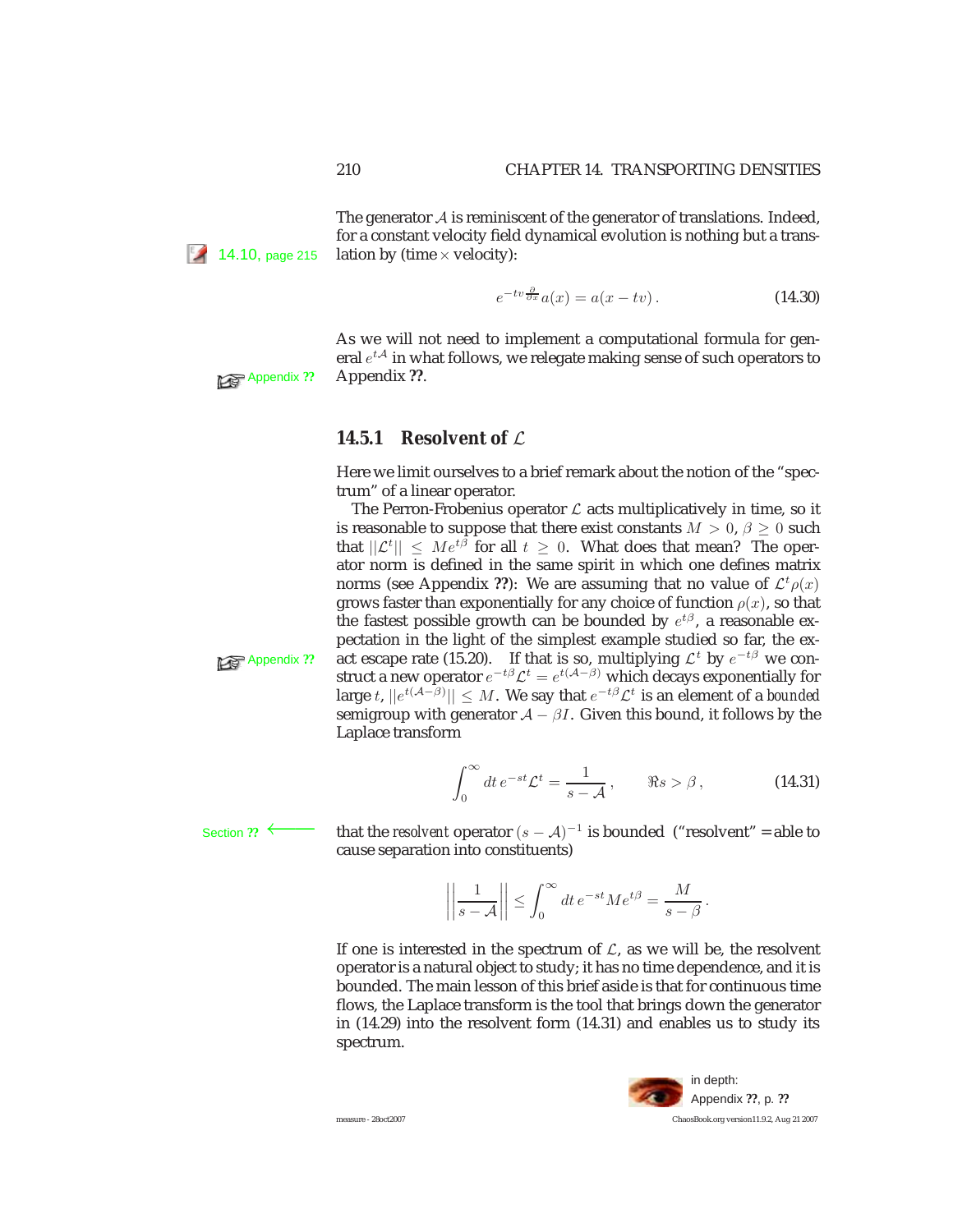# **14.6 Liouville operator**

A case of special interest is the Hamiltonian or symplectic flow defined by Hamilton's equations of motion (7.1). A reader versed in quantum mechanics will have observed by now that with replacement  $\hat{\mathcal{A}} \rightarrow -\frac{i}{\hbar} \hat{H}$ , where  $\hat{H}$  is the quantum Hamiltonian operator, (14.28) looks rather like the time dependent Schrödinger equation, so this is probably the right moment to figure out what all this means in the case of Hamiltonian flows.

The Hamilton's evolution equations (7.1) for any time-independent quantity  $Q = Q(q, p)$  are given by

$$
\frac{dQ}{dt} = \frac{\partial Q}{\partial q_i} \frac{dq_i}{dt} + \frac{\partial Q}{\partial p_i} \frac{dp_i}{dt} = \frac{\partial H}{\partial p_i} \frac{\partial Q}{\partial q_i} - \frac{\partial Q}{\partial p_i} \frac{\partial H}{\partial q_i}.
$$
(14.32)

As equations with this structure arise frequently for symplectic flows, it is convenient to introduce a notation for them, the *Poisson bracket* Remark 14.6

$$
\{A, B\} = \frac{\partial A}{\partial p_i} \frac{\partial B}{\partial q_i} - \frac{\partial A}{\partial q_i} \frac{\partial B}{\partial p_i}.
$$
 (14.33)

In terms of Poisson brackets the time evolution equation (14.32) takes the compact form

$$
\frac{dQ}{dt} = \{H, Q\}.
$$
\n(14.34)

The full state space flow velocity is  $\dot{x} = v = (\dot{q}, \dot{p})$ , where the dot signifies time derivative.

The discussion of Section 14.5 applies to any deterministic flow. If the density itself is a material invariant, combining

$$
\partial_t I + v \cdot \partial I = 0.
$$

and (14.25) we conclude that  $\partial_i v_i = 0$  and det  $J^t(x_0) = 1$ . An example of such incompressible flow is the Hamiltonian flow of Section 7.2. For incompressible flows the continuity equation (14.25) becomes a statement of conservation of the state space volume (see Section 7.2), or the *Liouville theorem*

$$
\partial_t \rho + v_i \partial_i \rho = 0. \tag{14.35}
$$

Hamilton's equations (7.1) imply that the flow is incompressible,  $\partial_i v_i =$ 0, so for Hamiltonian flows the equation for ρ reduces to the *continuity equation* for the phase space density:  $\mathbb{R}^n$  Appendix ??

$$
\partial_t \rho + \partial_i(\rho v_i) = 0, \qquad i = 1, 2 \dots, D. \tag{14.36}
$$

Consider the evolution of the phase space density  $\rho$  of an ensemble of noninteracting particles; the particles are conserved, so

$$
\frac{d}{dt}\rho(q,p,t)=\left(\frac{\partial}{\partial t}+\dot{q}_i\frac{\partial}{\partial q_i}+\dot{p}_i\frac{\partial}{\partial p_i}\right)\rho(q,p,t)=0\,.
$$
ChaosBook.org version11.9.2, Aug 21 2007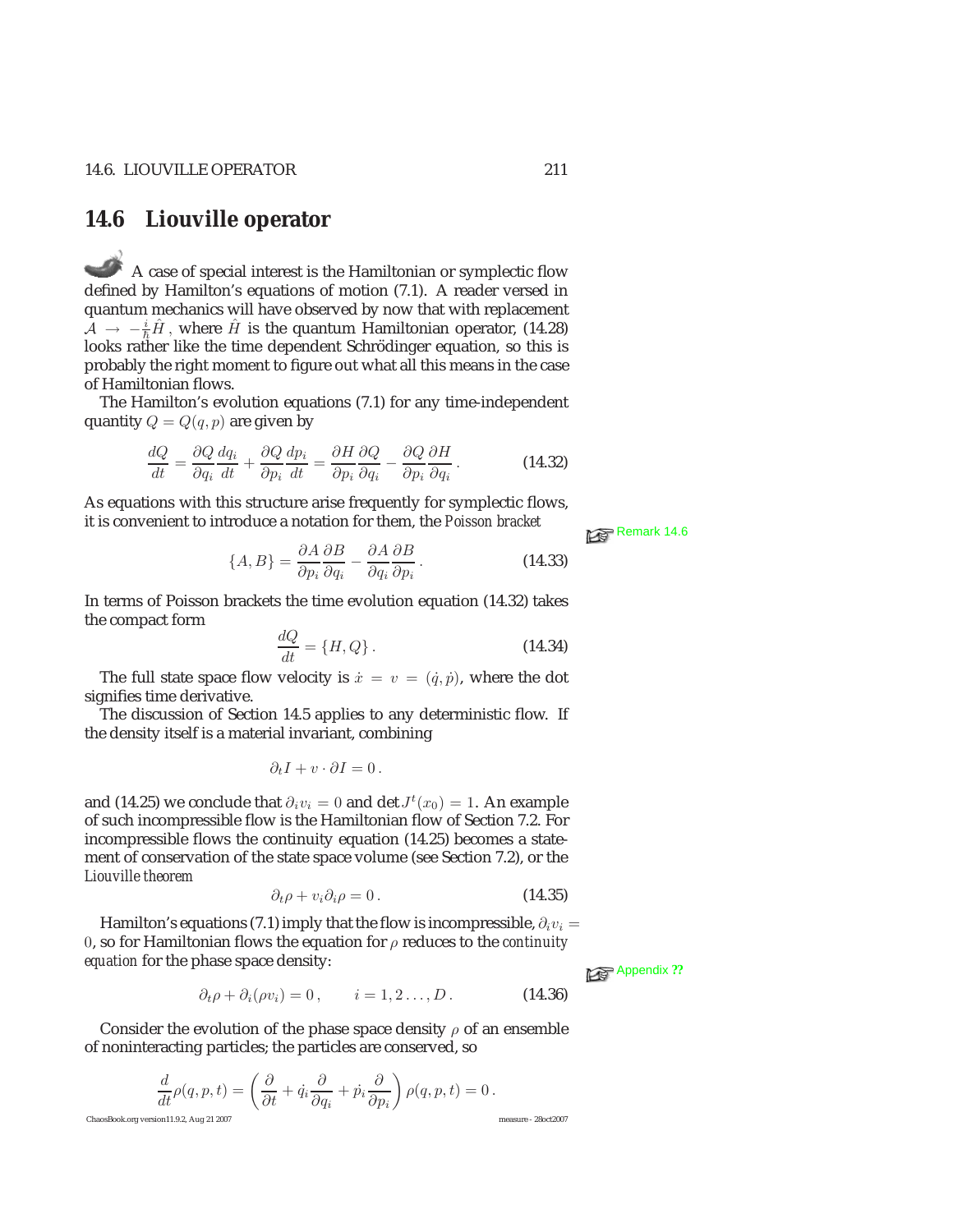Inserting Hamilton's equations (7.1) we obtain the *Liouville equation*, a special case of (14.28):

$$
\frac{\partial}{\partial t}\rho(q,p,t) = -\mathcal{A}\rho(q,p,t) = \{H, \rho(q,p,t)\},\qquad(14.37)
$$

where  $\{ , \}$  is the Poisson bracket (14.33). The generator of the flow (14.27) is in this case a generator of infinitesimal symplectic transformations,

$$
\mathcal{A} = \dot{q}_i \frac{\partial}{\partial q_i} + \dot{p}_i \frac{\partial}{\partial p_i} = \frac{\partial H}{\partial p_i} \frac{\partial}{\partial q_i} - \frac{\partial H}{\partial q_i} \frac{\partial}{\partial p_i}.
$$
(14.38)

For example, for separable Hamiltonians of form  $H = p^2/2m + V(q)$ , the equations of motion are

$$
\dot{q}_i = \frac{p_i}{m}, \qquad \dot{p}_i = -\frac{\partial V(q)}{\partial q_i}.
$$
 (14.39)

and the action of the generator

$$
\mathcal{A} = -\frac{p_i}{m} \frac{\partial}{\partial q_i} + \partial_i V(q) \frac{\partial}{\partial p_i}.
$$
 (14.40)

 $14.11$ , page 215 can be interpreted as a translation (14.30) in configuration space, fol-**Let Appendix ??** lowed by acceleration by force  $\partial V(q)$  in the momentum space.

The time evolution generator (14.27) for the case of symplectic flows is called the *Liouville operator*. You might have encountered it in statistical mechanics, while discussing what ergodicity means for  $10^{23}$  hard balls. Here its action will be very tangible; we shall apply the Liouville operator to systems as small as 1 or 2 hard balls and to our surprise learn that this suffices to already get a bit of a grip on foundations of the nonequilibrium statistical mechanics.



## **Summary**

In physically realistic settings the initial state of a system can be specified only to a finite precision. If the dynamics is chaotic, it is not possible to calculate accurately the long time trajectory of a given initial point. Depending on the desired precision, and given a deterministic law of evolution, the state of the system can then be tracked for a finite time.

The study of long-time dynamics thus requires trading in the evolution of a single state space point for the evolution of a *measure*, or the *density* of representative points in state space, acted upon by an *evolution operator*. Essentially this means trading in *nonlinear* dynamical equations on a finite dimensional space  $x = (x_1, x_2 \cdots x_d)$  for a *linear* equation on an infinite dimensional vector space of density functions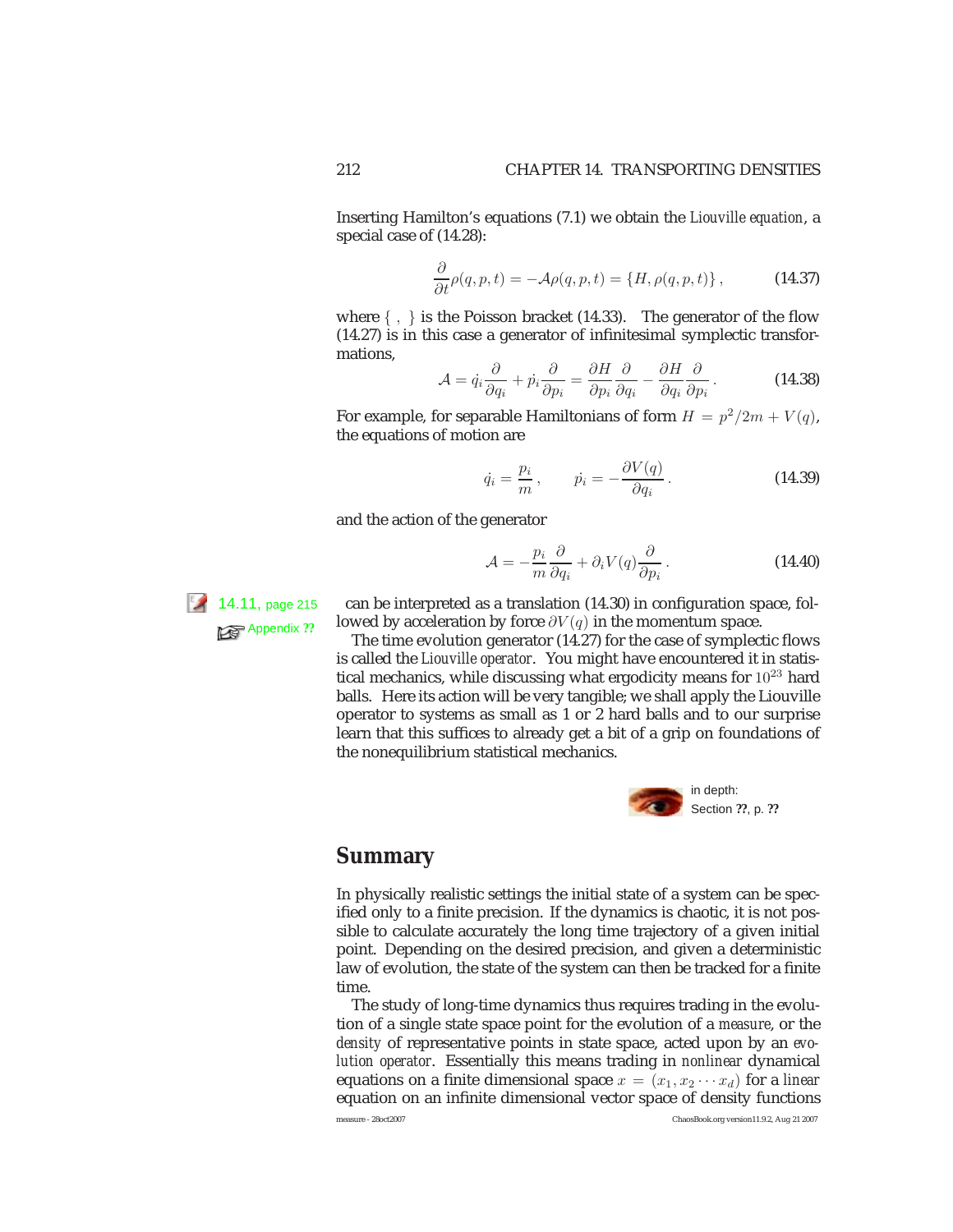#### Further reading 213

 $\rho(x)$ . The most physical of stationary measures is the natural measure, a measure robust under perturbations by weak noise.

Reformulated this way, classical dynamics takes on a distinctly quantummechanical flavor. If the Lyapunov time (1.1), the time after which the notion of an individual deterministic trajectory loses meaning, is much shorter than the observation time, the "sharp" observables are those dual to time, the eigenvalues of evolution operators. This is very much the same situation as in quantum mechanics; as atomic time scales are so short, what is measured is the energy, the quantum-mechanical observable dual to the time. For long times the dynamics is described in terms of stationary measures, i.e., fixed points of the appropriate evolution operators. Both in classical and quantum mechanics one has a choice of implementing dynamical evolution on densities ("Schrödinger picture", Section 14.5) or on observables ("Heisenberg picture", Section 15.2 and Chapter 16).

In what follows we shall find the second formulation more convenient, but the alternative is worth keeping in mind when posing and solving invariant density problems. However, as classical evolution operators are not unitary, their eigenstates can be quite singular and difficult to work with. In what follows we shall learn how to avoid dealing with these eigenstates altogether. As a matter of fact, what follows will be a labor of radical deconstruction; after having argued so strenuously here that only smooth measures are "natural", we shall merrily proceed to erect the whole edifice of our theory on periodic orbits, i.e., objects that are  $\delta$ -functions in state space. The trick is that each comes with an interval, its neighborhood – cycle points only serve to pin these intervals, just as the millimeter marks on a measuring rod partition continuum into intervals.

# **Further reading**

An overview of ergodic theory is outside the scope of this book: the interested reader may find it useful to consult Ref. [1]. The existence of time average (14.21) is the basic result of ergodic theory, known as the Birkhoff theorem, see for example Refs. [1, 21], or the statement of theorem 7.3.1 in Ref. [8]. The natural measure (14.19) of Section 14.4.1 is often referred to as the SRB or Sinai-Ruelle-Bowen measure [25, 23, 27].

**Time evolution as a Lie group:** Time evolution of Section 14.5 is an example of a 1-parameter Lie group. Consult, for example, chapter 2. of Ref. [9] for a clear and pedagogical introduction to Lie groups of transformations. For a discussion of the bounded semigroups of page 210 see, for example, Marsden and Hughes [2].

**erator** It is an old idea of Ulam [11] that such an approximation for the Perron-Frobenius operator is a meaningful one. The approximation of the Perron-Frobenius operator (**??**) has been shown to reproduce the spectrum for expanding maps, once finer and finer Markov partitions are used [12, 16, 13]. The subtle point of choosing a state space partitioning for a "generic case" is discussed in Ref. [14, 15].

**Discretization of the Perron-Frobenius operator op-**

**The sign convention of the Poisson bracket:** The Poisson bracket is antisymmetric in its arguments and there is a freedom to define it with either sign convention. When such freedom exists, it is certain that both conventions are in use and this is no exception. In some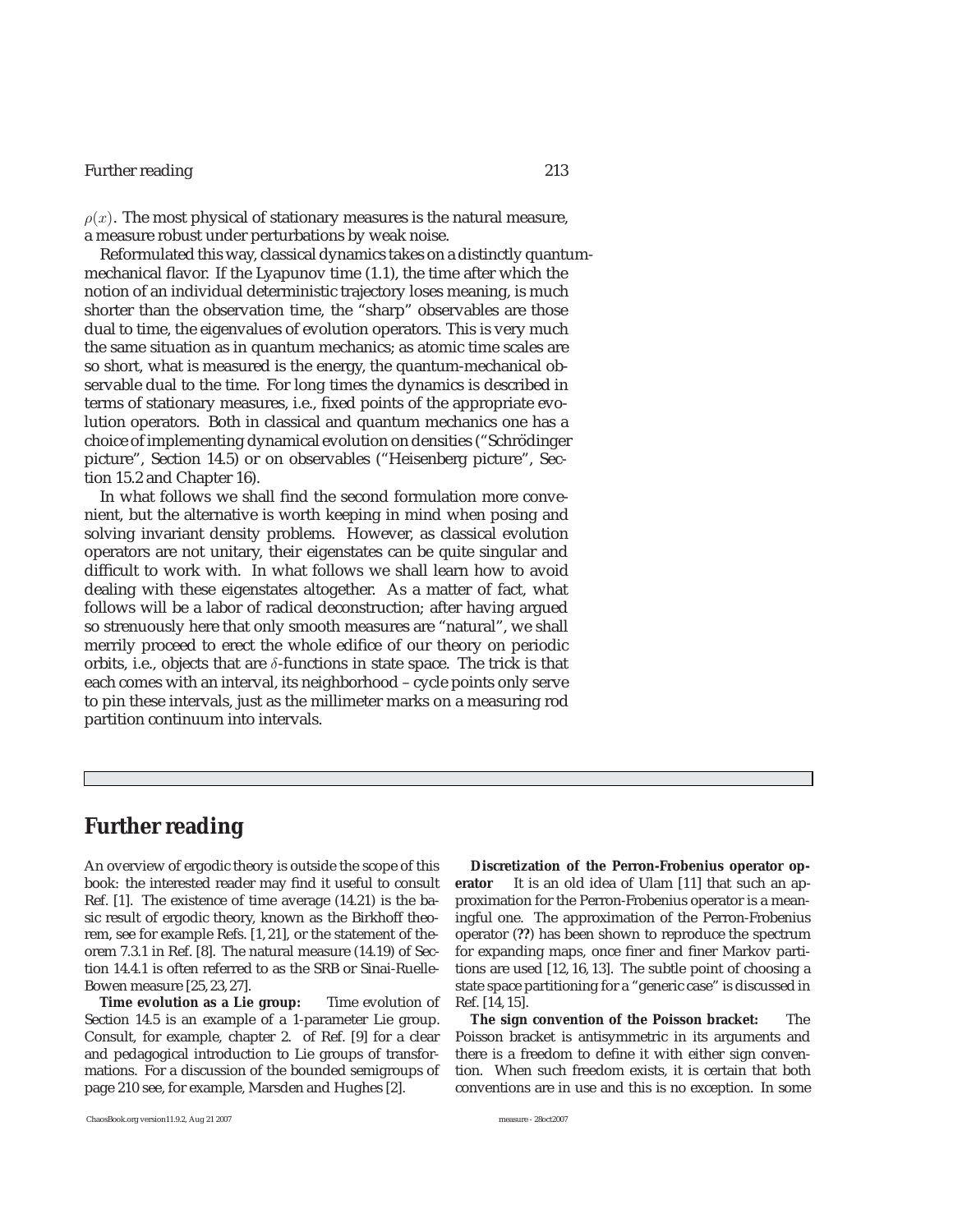texts [8, 3] you will see the right hand side of (14.33) defined as  $\{B, A\}$  so that (14.34) is  $\frac{dQ}{dt} = \{Q, H\}$ . Other equally reputable texts [?] employ the convention used here. Landau and Lifshitz [4] denote a Poisson bracket by  $[A, B]$ , notation that we reserve here for the quantummechanical commutator. As long as one is consistent, there should be no problem.

**"Anon it lives"?** "Anon it lives" refers to a statue of King Leontes's wife, Hermione, who died in a fit of

grief after he unjustly accused her of infidelity. Twenty years later, the servant Paulina shows Leontes this statue of Hermione. When he repents, the statue comes to life. Or perhaps Hermione actually lived and Paulina has kept her hidden all these years. The text of the play seems deliberately ambiguous. It is probably a parable for the resurrection of Christ. (John F.

Gibson)

 $\overline{\phantom{a}}$ M

# **Exercises**

(14.1) **Integrating over Dirac delta functions.** Let us verify a few of the properties of the delta function and check (14.9), as well as the formulas (14.7) and (14.8) to be used later.

(a) If 
$$
f : \mathbb{R}^d \to \mathbb{R}^d
$$
, show that

$$
\int_{\mathbb{R}^d} dx \, \delta \left( f(x) \right) = \sum_{x \in f^{-1}(0)} \frac{1}{|\det \partial_x f|} \, .
$$

(b) The delta function can be approximated by a sequence of Gaussians

$$
\int dx \, \delta(x) f(x) = \lim_{\sigma \to 0} \int dx \, \frac{e^{-\frac{x^2}{2\sigma}}}{\sqrt{2\pi\sigma}} f(x) \, .
$$

Use this approximation to see whether the formal expression

$$
\int_{\mathbb{R}} dx \, \delta(x^2)
$$

makes sense.

(14.2) **Derivatives of Dirac delta functions.** Consider  $\delta^{(k)}(x) = \frac{\partial^k}{\partial x^k} \delta(x)$ .<br>Leing integration b

Using integration by parts, determine the value of

$$
\int_{\mathbb{R}} dx \, \delta'(y) \quad , \qquad \text{where } y = f(x) - x \quad (14.41)
$$
\n
$$
\int dx \, \delta^{(2)}(y) = \sum_{\{x:y(x)=0\}} \frac{1}{|y'|} \left\{ 3 \frac{(y'')^2}{(y')^4} - \frac{\mu''}{(y')^3} 4 \right\}
$$
\n
$$
\int dx \, b(x) \delta^{(2)}(y) = \sum_{\{x:y(x)=0\}} \frac{1}{|y'|} \left\{ \frac{b''}{(y')^2} - \frac{b'y''}{(y')^3} + b \left( 3 \frac{(y'')^2}{(y')^4} - \frac{y'''}{(y')^3} \right) \right\} . (14.43)
$$
\n
$$
\sum_{\text{exerMeasure - 12sep2003}} \text{ (14.43)}
$$

These formulas are useful for computing effects of weak noise on deterministic dynamics [5].

(14.3)  $\mathcal{L}^t$  **generates a semigroup.** Check that the Perron-Frobenius operator has the semigroup property,

$$
dz \mathcal{L}^{t_2}(y, z) \mathcal{L}^{t_1}(z, x) = \mathcal{L}^{t_2 + t_1}(y, x), \qquad t_1, t_2 \ge 0.
$$
\n(14.44)

As the flows in which we tend to be interested are invertible, the  $\mathcal{L}$ 's that we will use often do form a group, with  $t_1, t_2 \in \mathbb{R}$ .

(14.4) **Escape rate of the tent map.**

(a) Calculate by numerical experimentation the log of the fraction of trajectories remaining trapped in the interval  $[0, 1]$  for the tent map

$$
f(x) = a(1 - 2|x - 0.5|)
$$

for several values of a.

- (b) Determine analytically the a dependence of the escape rate  $\gamma(a)$ .
- (c) Compare your results for (a) and (b).
- (14.5) **Invariant measure.** We will compute the invariant measure for two different piecewise linear maps.



(a) Verify the matrix  $\mathcal L$  representation (15.19).

ChaosBook.org version11.9.2, Aug 21 2007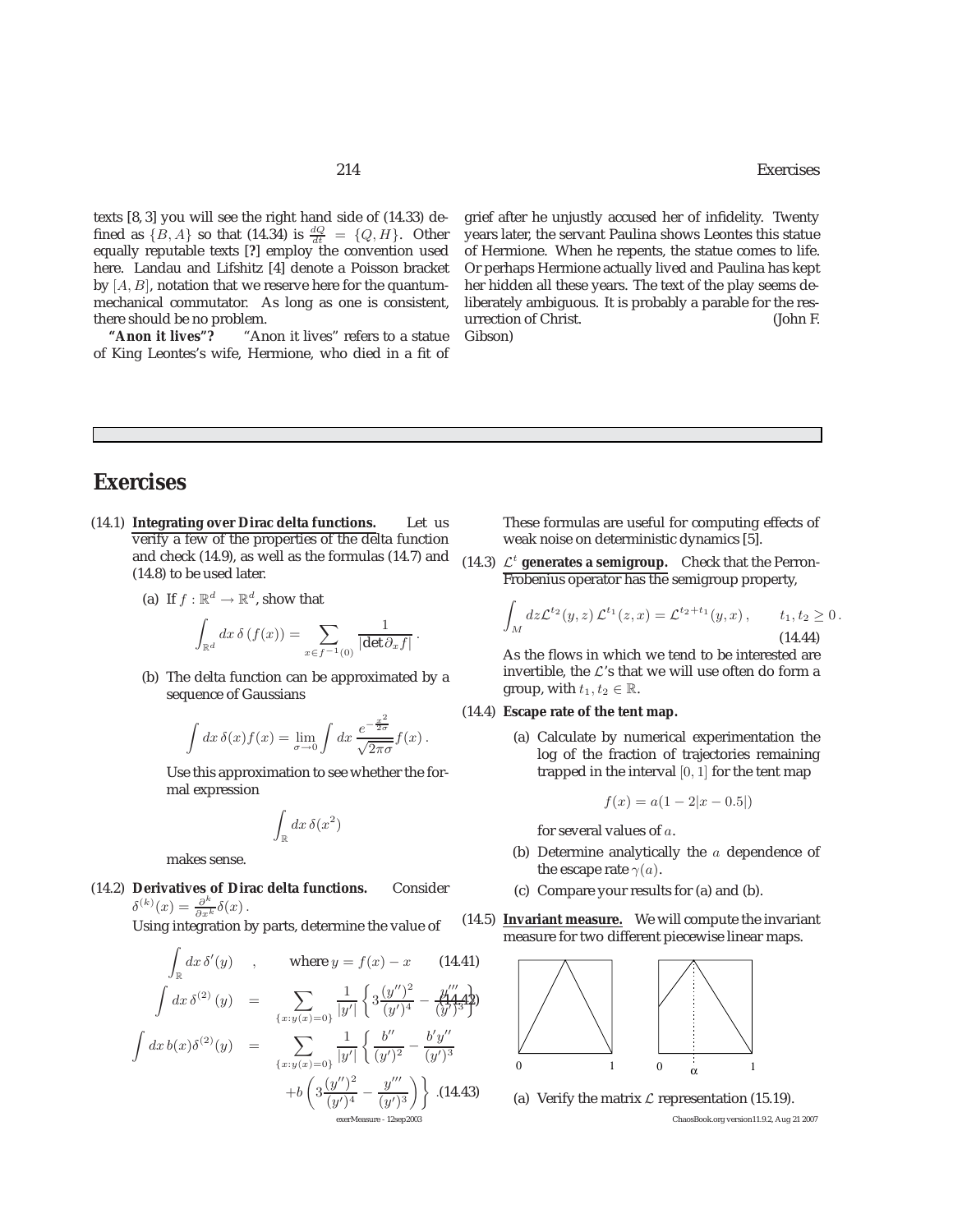#### 14.6. REFERENCES 215

- (b) The maximum value of the first map is 1.  $(14.8)$  "Kissing disks"<sup>\*</sup> Compute an invariant measure for this map.
- (c) Compute the leading eigenvalue of  $\mathcal L$  for this map.
- (d) For this map there is an infinite number of invariant measures, but only one of them will be found when one carries out a numerical simulation. Determine that measure, and explain why your choice is the natural measure for this map.
- (e) In the second map the maximum occurs at  $\alpha = (3-\sqrt{5})/2$  and the slopes are  $\pm (\sqrt{5}+1)/2$ .<br>Find the natural measure for this man. Show Find the natural measure for this map. Show that it is piecewise linear and that the ratio of its two values is  $(\sqrt{5} + 1)/2$ . (medium difficulty)

- (14.6) **Escape rate for a flow conserving map.** Adjust  $Λ_0$ ,  $Λ_1$  in (15.17) so that the gap between the intervals  $\mathcal{M}_0$ ,  $\mathcal{M}_1$  vanishes. Show that the escape rate equals zero in this situation.
- (14.7) **Eigenvalues of the Perron-Frobenius operator for the skew Ulam tent map.** Show that for the skew Ulam tent map



the eigenvalues are available analytically, compute the first few.

#### (continuation of exercises 8.1 and 8.2). Close off the escape by setting  $R = 2$ , and look in real time at the density of the Poincaré section iterates for a trajectory with a randomly chosen initial condition. Does it look uniform? Should it be uniform? (Hint - phase space volumes are preserved for Hamiltonian flows by the Liouville theorem). Do you notice the trajectories that loiter near special regions of phase space for long times? These exemplify "intermittency", a bit of unpleasantness to which we shall return in Chapter **??**.

(14.9) **Invariant measure for the Gauss map.** Consider the Gauss map (we shall need this map in Chapter **??**):

$$
f(x) = \begin{cases} \frac{1}{x} - \left[\frac{1}{x}\right] & x \neq 0\\ 0 & x = 0 \end{cases}
$$

where [ ] denotes the integer part.

(a) Verify that the density

$$
\rho(x) = \frac{1}{\log 2} \frac{1}{1+x}
$$

is an invariant measure for the map.

- (b) Is it the natural measure?
- (14.10) A **as a generator of translations.** Verify that for a constant velocity field the evolution generator A in (14.30) is the generator of translations,

$$
e^{tv\frac{\partial}{\partial x}}a(x) = a(x+tv).
$$

(14.11) **Incompressible flows.** Show that (14.9) implies that  $\rho_0(x)=1$  is an eigenfunction of a volumepreserving flow with eigenvalue  $s_0 = 0$ . In particular, this implies that the natural measure of hyperbolic and mixing Hamiltonian flows is uniform. Compare this results with the numerical experiment of Exercise 14.8.

# **References**

- [1] Ya.G. Sinai, *Topics in Ergodic Theory* (Princeton Univ. Press, Princeton, New Jersey 1994).
- [2] J.E. Marsden and T.J.R. Hughes, *Mathematical Foundations of Elasticity* (Prentice-Hall, Englewood Cliffs, New Jersey 1983)
- [3] H. Goldstein, *Classical Mechanics*(Addison-Wesley, Reading, 1980). ChaosBook.org version11.9.2, Aug 21 2007 refsMeasure - 11aug2006